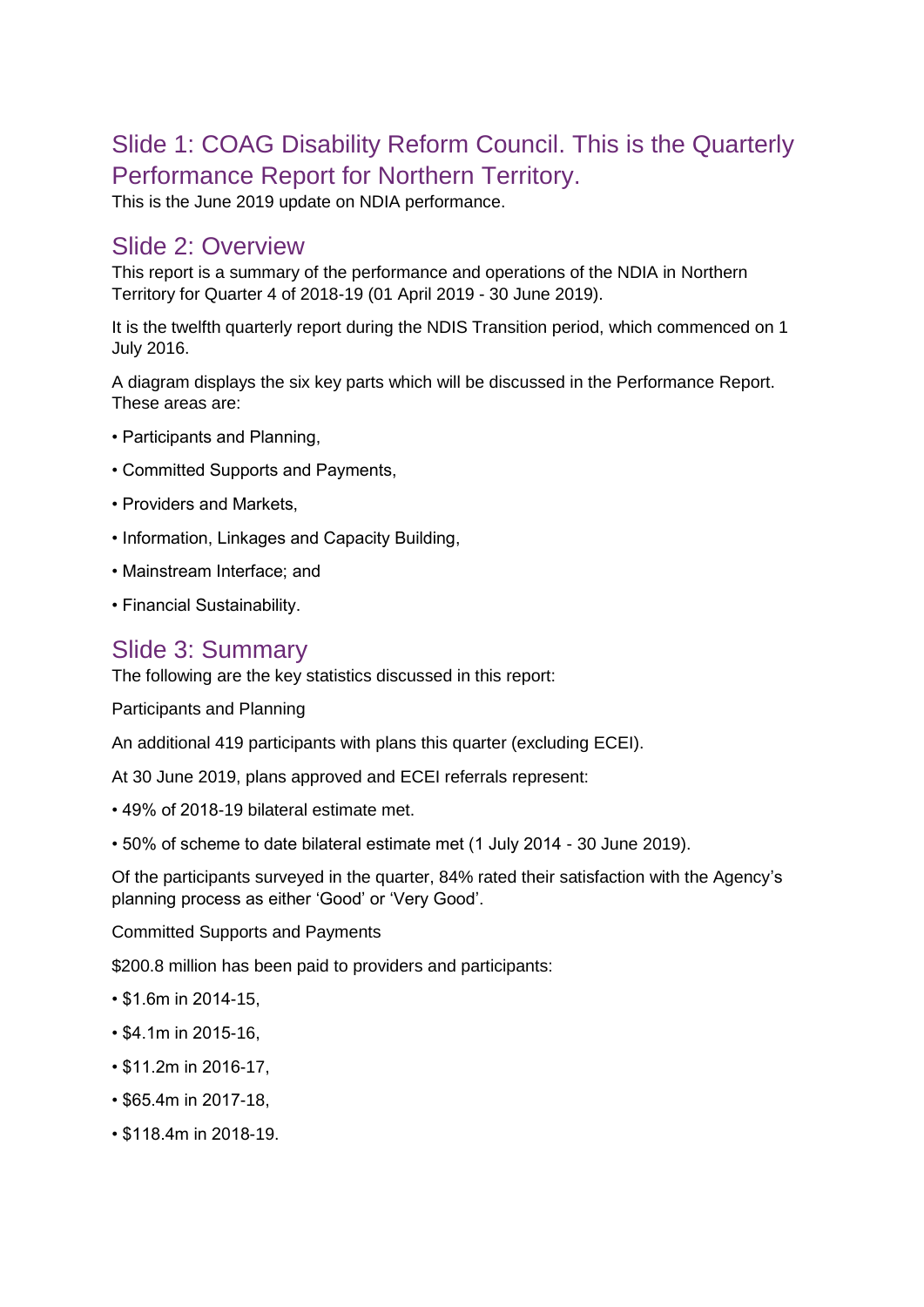#### Overall,

- 84% of committed supports were utilised in 2014-15,
- 73% in 2015-16,
- 57% in 2016-17,
- 65% in 2017-18.

The 2018-19 experience is still emerging.

The lower proportion of utilisation in 2016-17 and 2017-18 reflects the increased amount of participants who received their first plans in these years. Participants tend to utilise less of their first plan, compared with their second and subsequent plans, as it takes time to familiarise with the NDIS and decide which supports to use.

#### Providers and Markets

There were 848 registered providers at 30 June 2019, representing a 8% increase for the quarter.

20% of registered providers were active at 30 June 2019.

22% of registered providers are individuals/sole traders.

Mainstream Interface

96% of active participants with a plan approved in 2018-19 Q4 access mainstream services.

#### Slide 4: Part 1: Participants and Planning

The NDIS in Northern Territory continues to grow with 419 additional participants with approved plans this quarter.

In total, over 2,400 participants have now been supported by the NDIS in Northern Territory, with approximately 27% receiving support for the first time.

### Slide 5: Summary

The NDIS has been transitioning to full-scheme according to phasing schedules bilaterally agreed by State/Territory and Commonwealth governments.

The following are the key statistics on Participants and Planning:

2,453 participants have now been supported by the NDIS in northern territory, including children in the ECEI program.

419 initial plans approved in 2018-19 Q4, excluding children in the ECEI program (representing 22% growth since last quarter).

122 children are being supported in the ECEI program, with 10 additional referrals to the ECEI gateway confirmed in 2018-19 Q4.

667 people have now received support for the first time.

49% of 2018-19 bilateral estimate met (1 July 2018 to 30 June 2019).

48% of transition to date bilateral estimate met (1 July 2016 to 30 June 2019).

50% of scheme to date bilateral estimate met (1 July 2014 to 30 June 2019).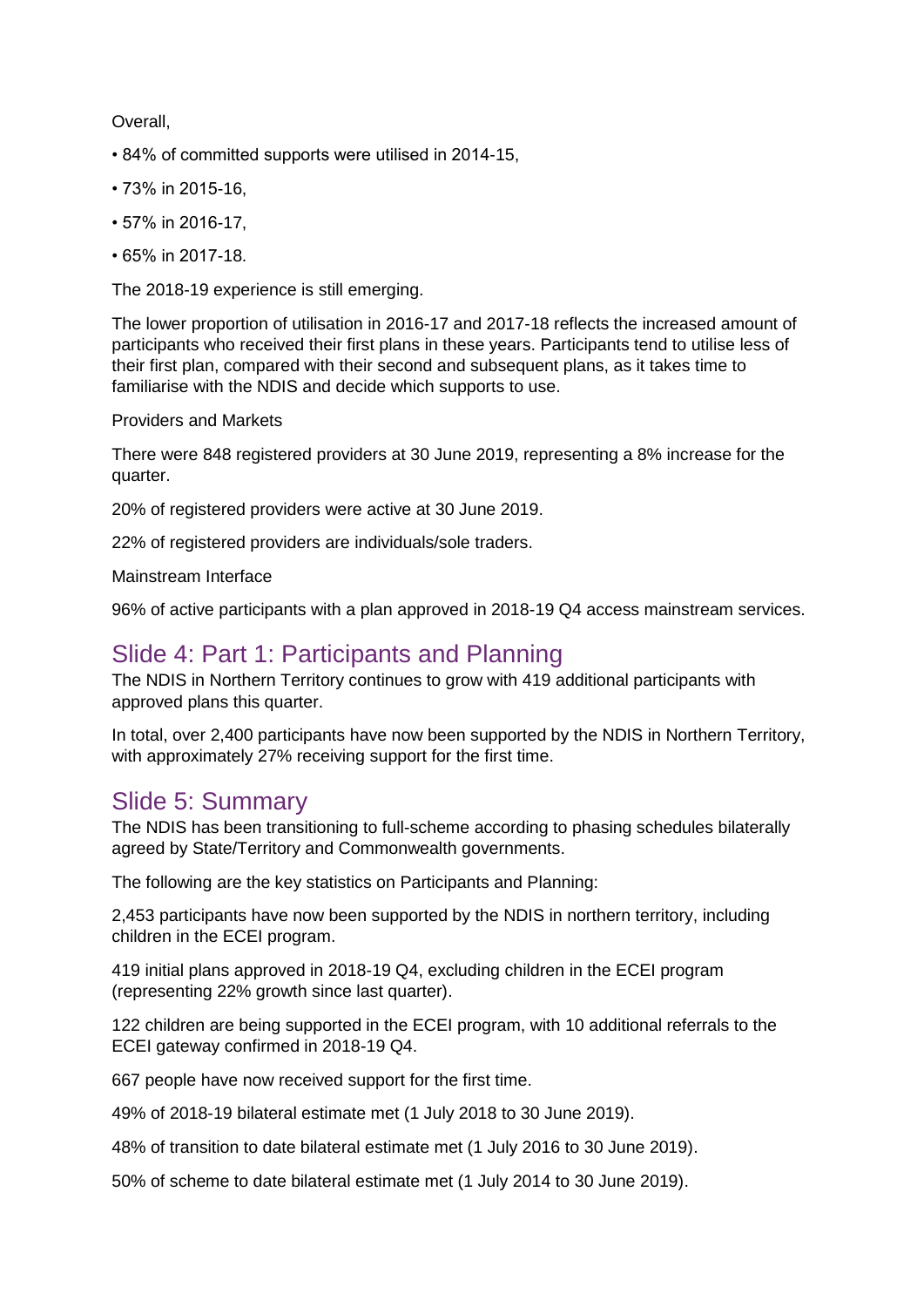# Slide 6: Quarterly Intake

There are three charts. The first chart displays the number of participants with access met (Eligible) by Participant Entry point. The second chart displays the number of participants with approved plans by Participant Entry Point. The third chart displays the number of participants with approved plans by Participant Pathway Type.

2018-19 Q4

Of the 332 participants deemed 'eligible' this quarter 46% were 'New' participants (i.e. had not transitioned from an existing State/Territory or Commonwealth program).

Of the 419 plan approvals this quarter, 46% had transitioned from an existing State/Territory program, 73% entered with a permanent disability and 69 were previously confirmed as ECEI as at 2018-19 Q3.

The diagram displays the following key statistics on quarterly intake:

420 access decisions.

332 access met.

419 plan approvals.

10 ECEI.

### Slide 7: Quarterly Intake Detail

A chart displays the change in plan approvals between the current and previous quarter.

Plan approval numbers have increased from 1,912 at the end of 2018-19 Q3 to 2,331 by the end of 2018-19 Q4, an increase of 419 approvals.

At the end of the quarter, 122 children are being supported in the ECEI gateway. Of these, 112 were previously confirmed as ECEI at 31 March 2019 and an additional 10 children entered the gateway this quarter.

The number of confirmed ECEI referrals reduced since 31 March 2019 due to children who moved out of the ECEI gateway since 31 March 2019 for a number of reasons including where the child has been referred to appropriate mainstream services. In other cases, children who were previously ECEI have had an initial plan approved during the quarter.

Overall, 53 participants with approved plans have exited the Scheme, resulting in 2,400 active participants (including ECEI) as at 30 June 2019.

There were 462 plan reviews this quarter. This figure relates to all participants who have entered the scheme.

### Slide 8: Cumulative Position

There are two charts. The first chart displays the comparison between the cumulative plan approvals and the bilateral estimate per quarter. The second chart displays the number of plan approvals by participant referral pathway.

At the end of 2018-19 Q4, the cumulative total number of participants receiving support was 2,453 (including 122 children supported through the ECEI gateway). Of these, 1,433 transitioned from an existing State/Territory program, 231 transitioned from an existing Commonwealth program and 667 participants are now receiving support for the first time.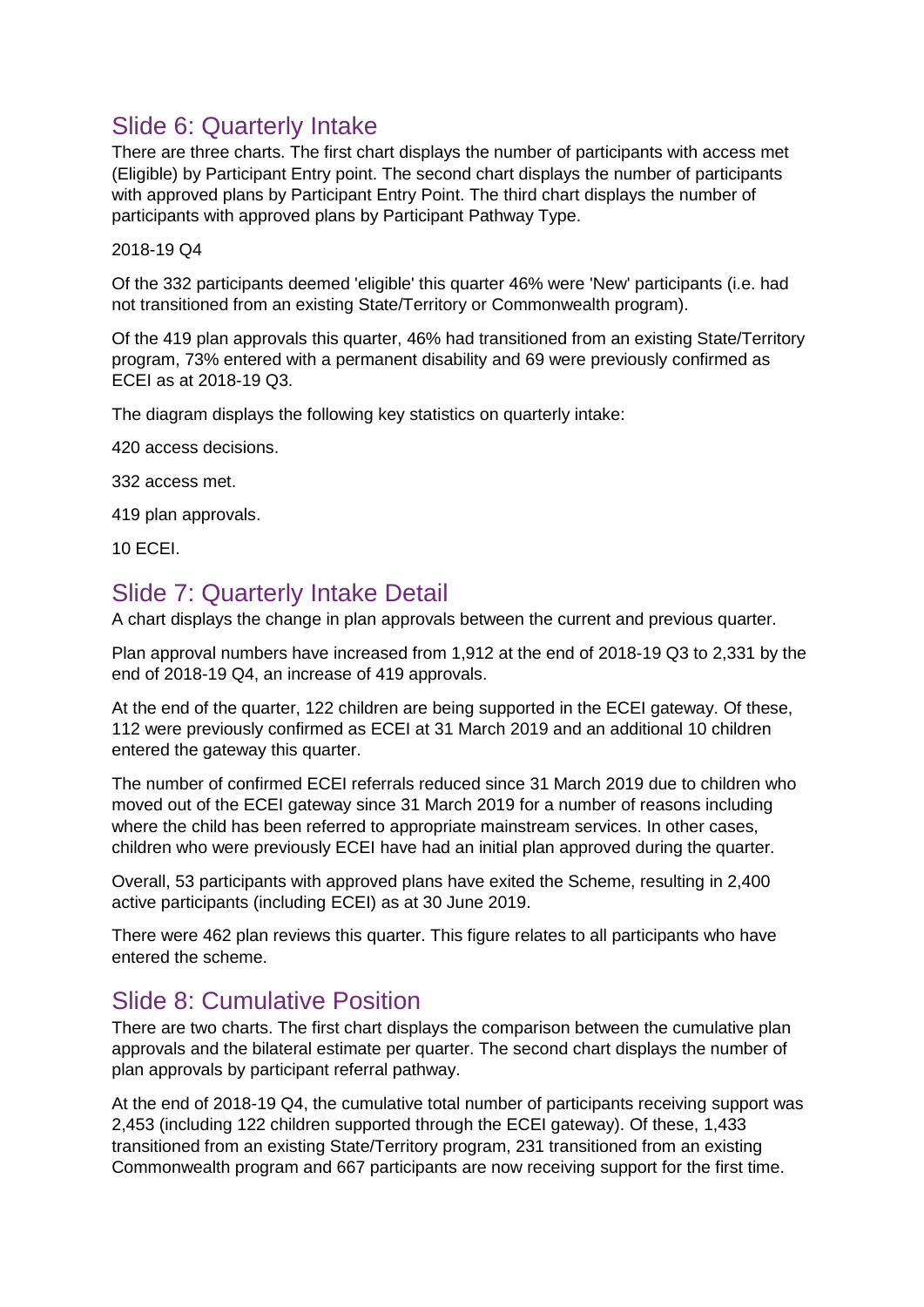Overall, since 1 July 2013, there have been 3,035 people with access decisions.

Cumulative position reporting is inclusive of trial participants for the reported period and represents participants who have or have had an approved plan.

The following are the key statistics on the cumulative position:

49% of 2018-19 bilateral estimate met.

48% of transition to date bilateral estimate met (1 July 2016 to 30 June 2019).

50% of scheme to date bilateral estimate met (1 July 2014 to 30 June 2019).

2,331 plan approvals to date; 2,453 including ECEI confirmed.

### Slide 9: Participant Profiles by Age Group

There are two charts. The first chart displays the number of participants with an approved plan by age group for the current quarter. The second chart displays the percentage of participants with an approved plan by the participant's age group. This chart compares the current quarter against all prior quarters.

33% of participants entering in this quarter are aged 0 to 6 years, compared to 13% in prior quarters.

Note: The age eligibility requirements for the NDIS are based on the age as at the access request date. Participants with their initial plan approved aged 65+ have turned 65 since their access request was received.

### Slide 10: Participant Profiles by Disability Group

There are two charts. The first chart displays the number of participants with an approved plan by disability group for the current quarter. The second chart displays the percentage of participants with an approved plan by the participant's disability group. This chart compares the current quarter against all prior quarters.

Of the participants entering in this quarter, 13% had a primary disability of Developmental Delay compared with 3% in previous quarters. The large increase was mainly driven by the increase in participants aged 0 to 6 years entering in this quarter.

Note 1: Of the 67 active participants identified as having an intellectual disability, 9 (13%) have Down syndrome.

Note 2: Since 2017-18 Q1 Developmental Delay and Global Developmental Delay have been reported separately to the Intellectual Disability group.

### Slide 11: Participant Profiles by Level of Function

A chart displays the percentage of participants with an approved plan by the participant's level of function. This chart compares the current quarter against all prior quarters.

For participants with a plan approval in the current quarter:

- 40% of active participants had a relatively high level of function.
- 40% of active participants had a relatively moderate level of function.
- 20% had a relatively low level of function.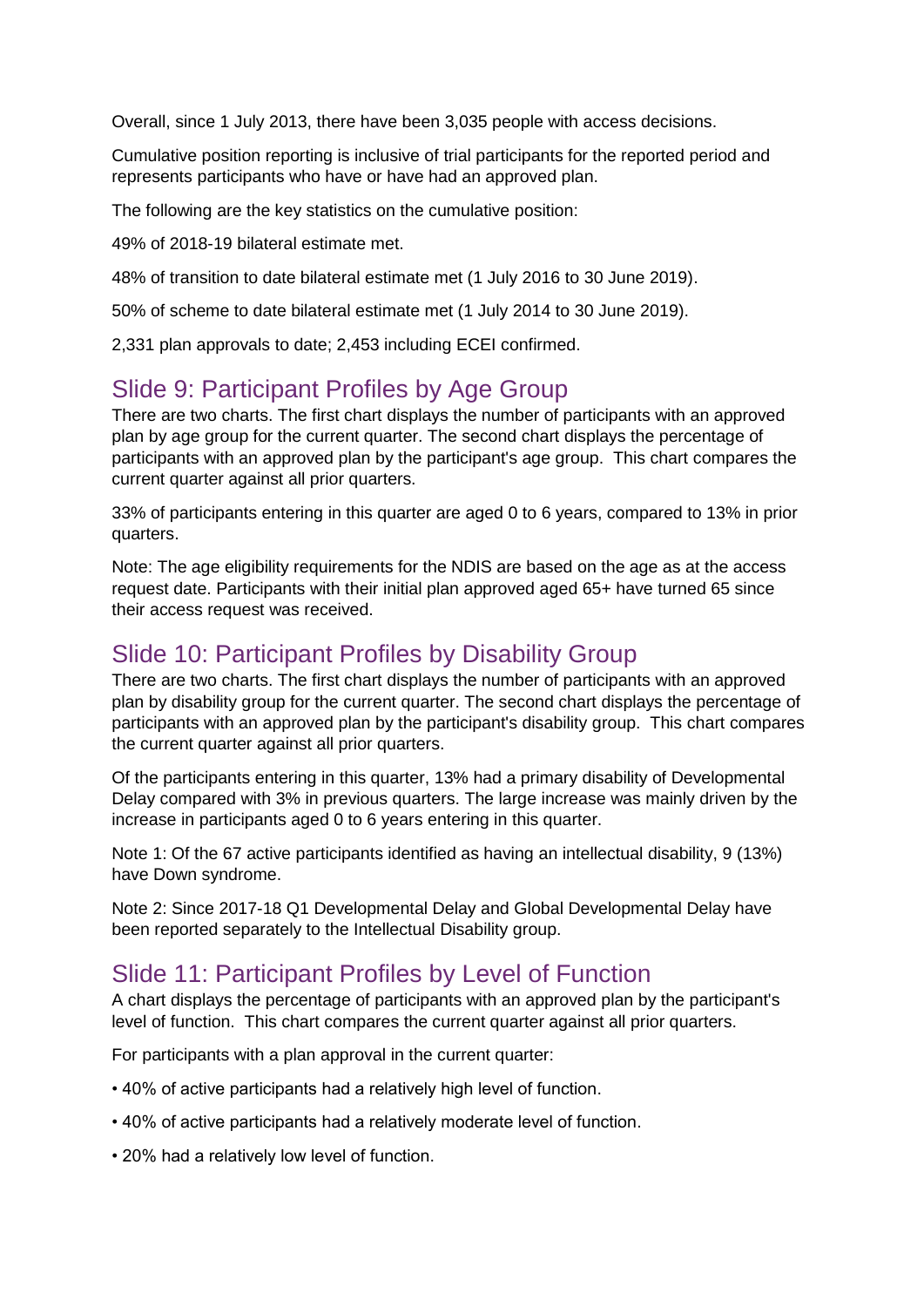These relativities are within the NDIS participant population, and not comparable to the general population.

## Slide 12: Participant Profiles by Gender

The figure on the right displays the amount and percentage of participants with an approved plan per the participant's gender group. This figure compares the current quarter against all prior quarters.

The majority of participants are males.

### Slide 13: Participant Profiles

There are three charts. The first chart displays the percentage of participants with an approved plan by the participant's Aboriginal & Torres-Strait Islander status. The second chart displays the percentage of participants with an approved plan by the participant's Young people in residential aged care status. The third chart displays the percentage of participants with an approved plan by the participant's Culturally and Linguistically Diverse status. All three charts compare the current quarter against all prior quarters.

Of the participants with a plan approved in 2018-19 Q4:

• 46.6% were Aboriginal or Torres Strait Islander, compared with 53.3% in previous periods combined.

• 3.8% were young people in residential aged care, compared with 1.6% in previous periods combined.

• 25.2% were culturally and linguistically diverse, compared with 28.6% in previous periods combined.

The following are the key statistics for the current quarter on Aboriginal & Torres-Strait Islander status.

194 Aboriginal and Torres Strait Islander.

212 Not Aboriginal and Torres Strait Islander.

10 Not Stated.

The following are the key statistics for the current quarter on Young people in residential aged care status.

16 Young people in residential aged care.

400 Not young people in residential aged care.

The following are the key statistics for the current quarter on Culturally and Linguistically Diverse status.

105 Culturally and linguistically diverse.

311 Not culturally and linguistically diverse.

0 Not stated.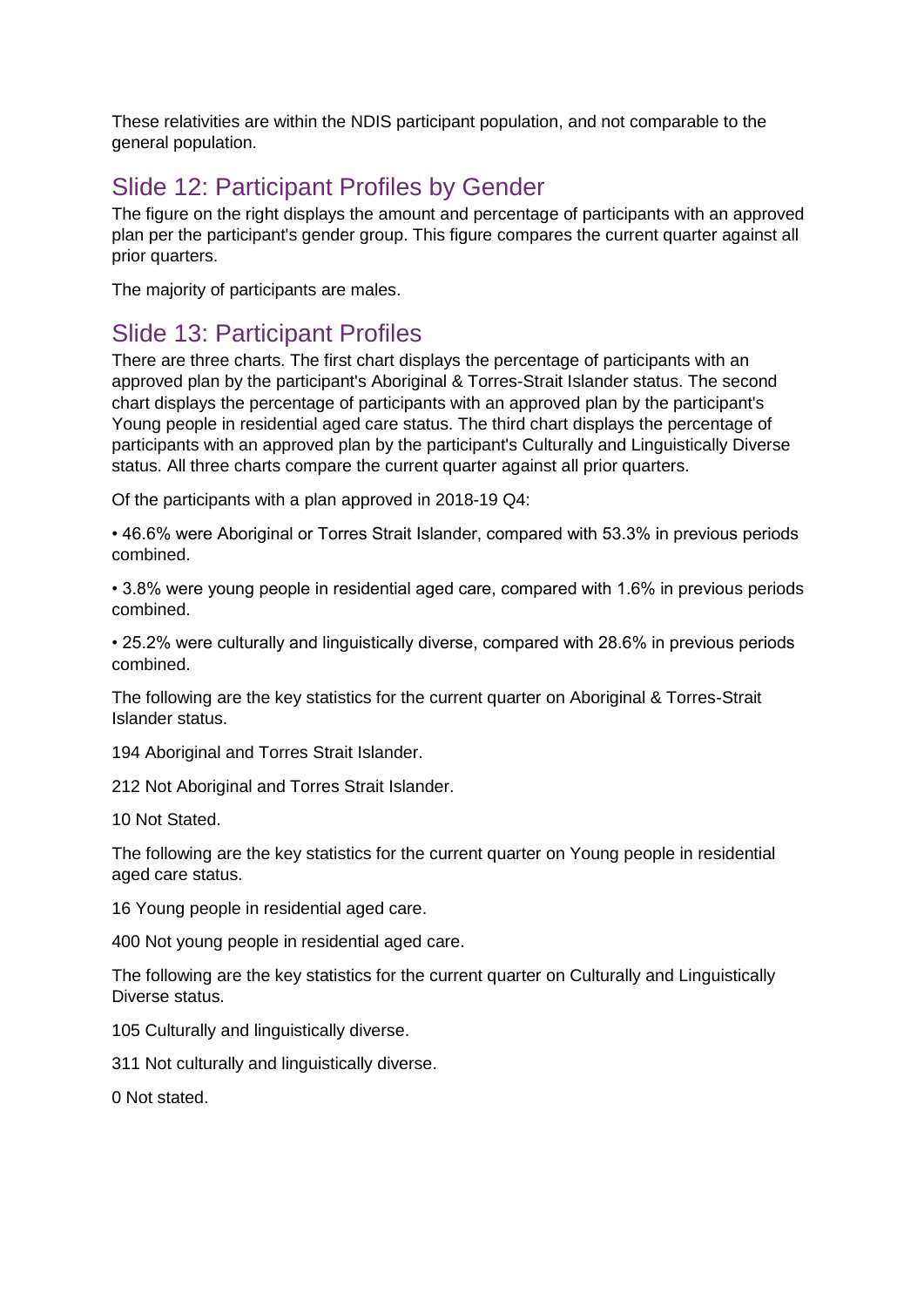# Slide 14: Plan Management Support Coordination

Two charts display the proportion of support coordination and plan management for participants. These charts compare the current quarter against all prior quarters (transition only).

The proportion of participants electing to fully or partly self-manage their plan was lower in 2018-19 Q4 at 17%, compared with 20% in previous quarters combined.

78% of participants who have had a plan approved in 2018-19 Q4 have support coordination in their plan, compared to 68% in previous quarters combined.

### Slide 15: Plan Activation

Two charts display the proportion of the duration to activate plans. These charts compare participants with initial plans approved in 2018-19 Q2, against those with initial plans approved in prior quarters (transition only).

Plan activation refers to the amount of time between a participant's initial plan being approved, and the date the participant first receives support. In-kind supports are included.

The percentage of participants who activated plans within 90 days of initial plan approval was:

- 83% of participants entering in 2018-19 Q2.
- 83% of participants entering in previous quarters combined.

Plan activation figures are approximations based on payment data. As there is a lag between when the support is provided to a participant, and the payment being made, these statistics are a conservative estimate; it is likely plan activation is faster than presented.

Note: Participants with initial plans approved after the end of 2018-19 Q2 have been excluded from the charts. They are relatively new and it is too early to examine their durations to activation.

### Slide 16: Participant Outcomes

A chart displays selected key baseline indicators for participants.

This information on participant outcomes has been collected from 99.5% of participants who have received their initial plan since 1 July 2016 (when they entered the scheme).

• 62% of participants from school age to 14 are able to make friends outside of family/carers, compared to 50% of participants aged 0 to before school.

• 68% of participants aged 0 to before school are engaged in age appropriate community, cultural or religious activities, compared to 34% - 46% for other age groups.

• 46% of participants from school age to 14 attend school in a mainstream class, compared to 21% of participants aged 15 to 24.

• 17% of participants aged 25 and over have a paid job, compared to 13% of participants aged 15 to 24.

• 51% of participants aged 25 and over choose what they do every day, compared to 33% of participants aged 15 to 24.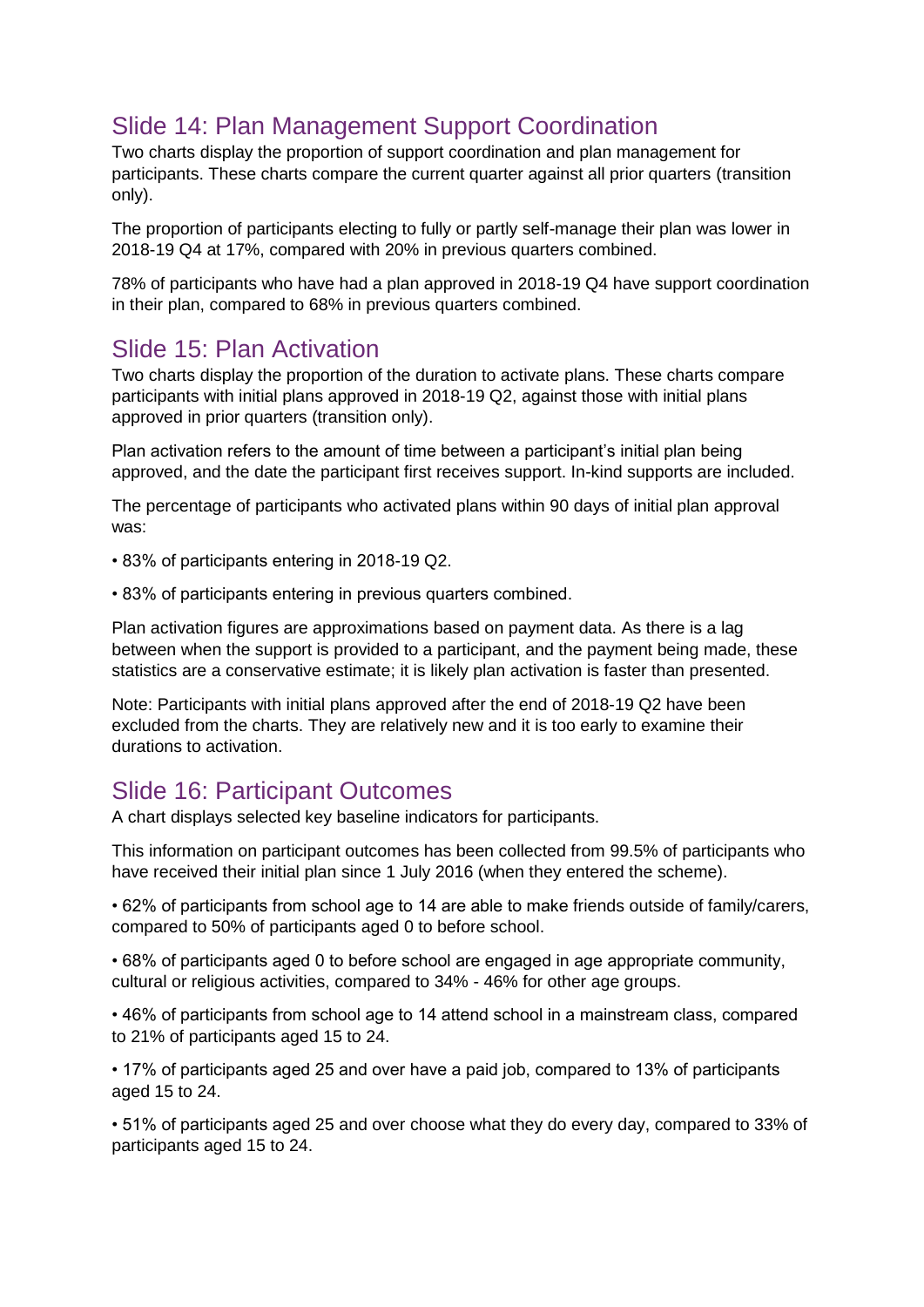# Slide 17: Family/Carers Outcomes

A chart displays selected key baseline indicators for family and carers of participants.

The percentage of participants' families/carers when they entered the Scheme (baseline indicators):

• working in a paid job was highest for participants aged 15 to 24 (57%).

• able to advocate for their child/family member was highest for participants aged 0 to 14 (62%).

• who have friends and family they can see as often as they like was highest for participants aged 0 to 14 (50%).

• who feel in control selecting services was highest for participants aged 15 to 24 (37%).

• who support/plan for their family member through life stage transitions was highest for participants aged 0 to 14 (83%).

### Slide 18: Has the NDIS helped? Participants

Participants who entered the Scheme between 1 July 2017 and 30 June 2018 and had a plan review approximately one year later were asked questions about whether the NDIS had helped them.

The percentage responding 'Yes' was highest for the domain of Daily Living for ages School to 14 and 25 and over. For participants aged 15 to 24, the NDIS has helped most in the domain of 'Choice and control'.

The national report includes data on participants who entered the Scheme between 1 July 2016 and 30 June 2017, who were asked questions about whether the NDIS has helped them at the end of their second year of the Scheme (as well as at the end of their first year in the Scheme). This gives an indication of the effect of the NDIS on participants over a longer period of time. Due to insufficient data, results are not yet available for NT.

Note: There was insufficient data for participants aged 0 to before school.

### Slide 19: Has the NDIS helped? Family/Carers

Families and carers of participants who entered the Scheme between 1 July 2017 and 30 June 2018 and had a plan review approximately one year later were asked questions about whether the NDIS had helped them.

The NDIS has helped families and carers of participants most to access services, programs and activities and with life stage transitions.

### Slide 20: Participants in Work

A chart displays, from baseline to year 2, the percentage of participants in paid work by age group.

The NDIA is acutely aware of the benefits that employment brings to participants and tracks employment outcomes to see whether the NDIS has helped participants to find paid work.

Baseline measures on employment are collected as a participant enters the Scheme, after their first year and again at the end of their second year of the Scheme. This data relates to participants who entered the Scheme between 1 July 2016 and 30 June 2017.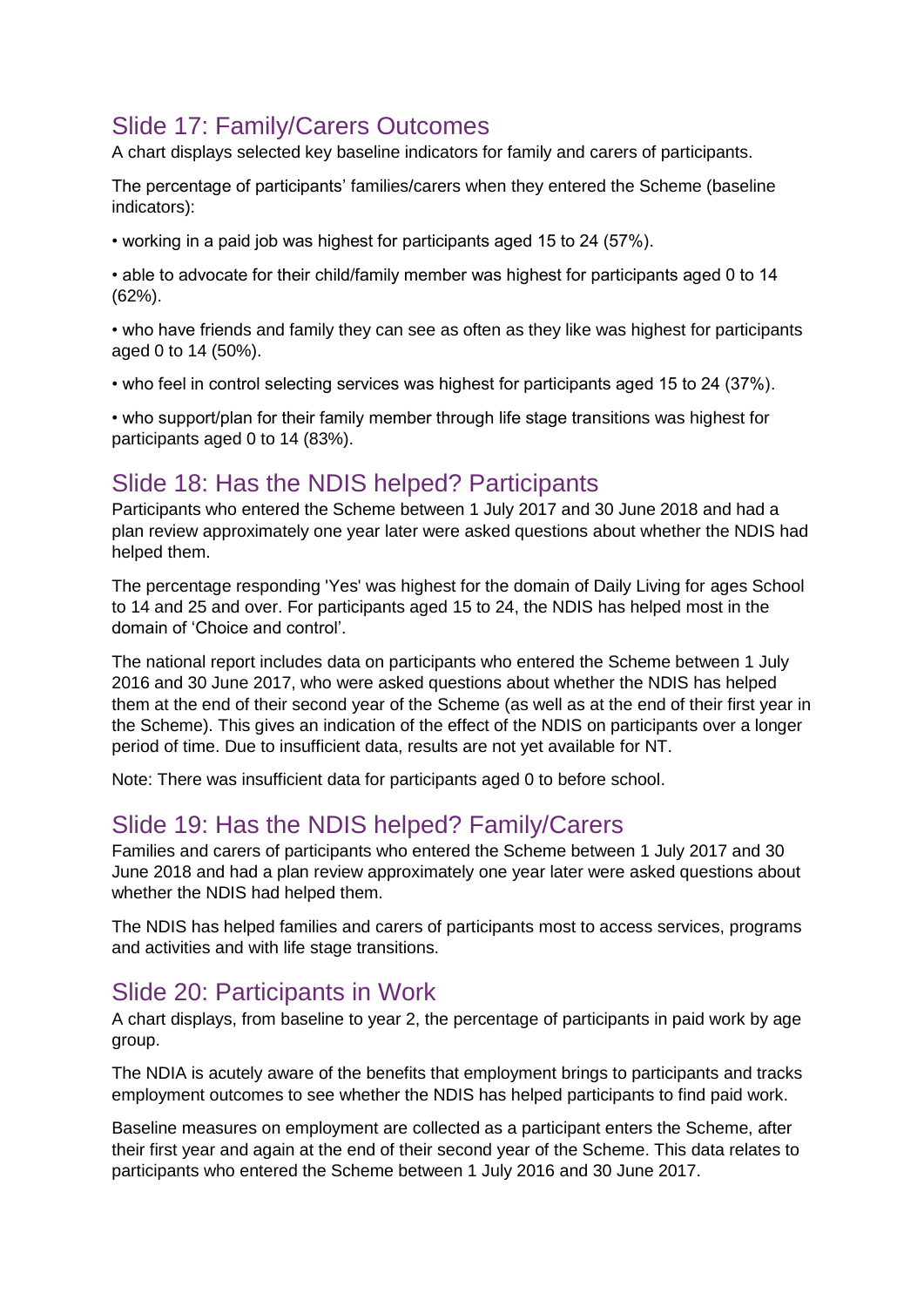Overall, the percentage of participants in paid work increased from 6% to 7%.

Note: There is insufficient data for the 15 to 24 participant age groups.

### Slide 21: Participants involved in community and social activities

A chart displays, from baseline to year 2, the percentage of participants engaged in social activities in their community.

The number of participants engaging in community and social activities is one of the key measures for ensuring quality experiences and outcomes for participants.

For participants who entered the Scheme between 1 July 2016 and 30 June 2017, levels of engagement in community and social activity are being tracked to see whether the NDIS has helped them to increase their participation.

Overall, the percentage of participants engaged in social activities in their communities increased from 56% to 62%.

Note: There is insufficient data for the 15 to 24 participant age groups.

#### Slide 22: Participant Satisfaction

In 2018-19 Q4, the proportion of NT participants describing satisfaction with the Agency's planning process as 'Good' or 'Very Good' was 84%. There is insufficient data to present information on participant satisfaction in NT over time.

#### Slide 23: Participant Satisfaction - New Survey Method

A chart displays, for prior quarters compared with the current quarter, the proportion of participants who agreed with statements about different stages of the NDIS participant pathway.

A new participant satisfaction survey has been developed to better record the experience of NDIS participants and their families and carers at different stages of the participant pathway.

It began roll-out on 1 September 2018 and will become the primary tool for analysing participant experience. The new survey is designed to gather data at the four primary stages of the participant pathway:

- Access.
- Pre-planning.
- Planning.
- Plan Review.

There are limited results available for NT at this time due to the small numbers of participants surveyed to date. Generally at National level, there is still work required to improve participant understanding of the NDIS process and what happens next for individuals at each stage of the process.

Note: Participant satisfaction results are not shown if there is insufficient data in the group.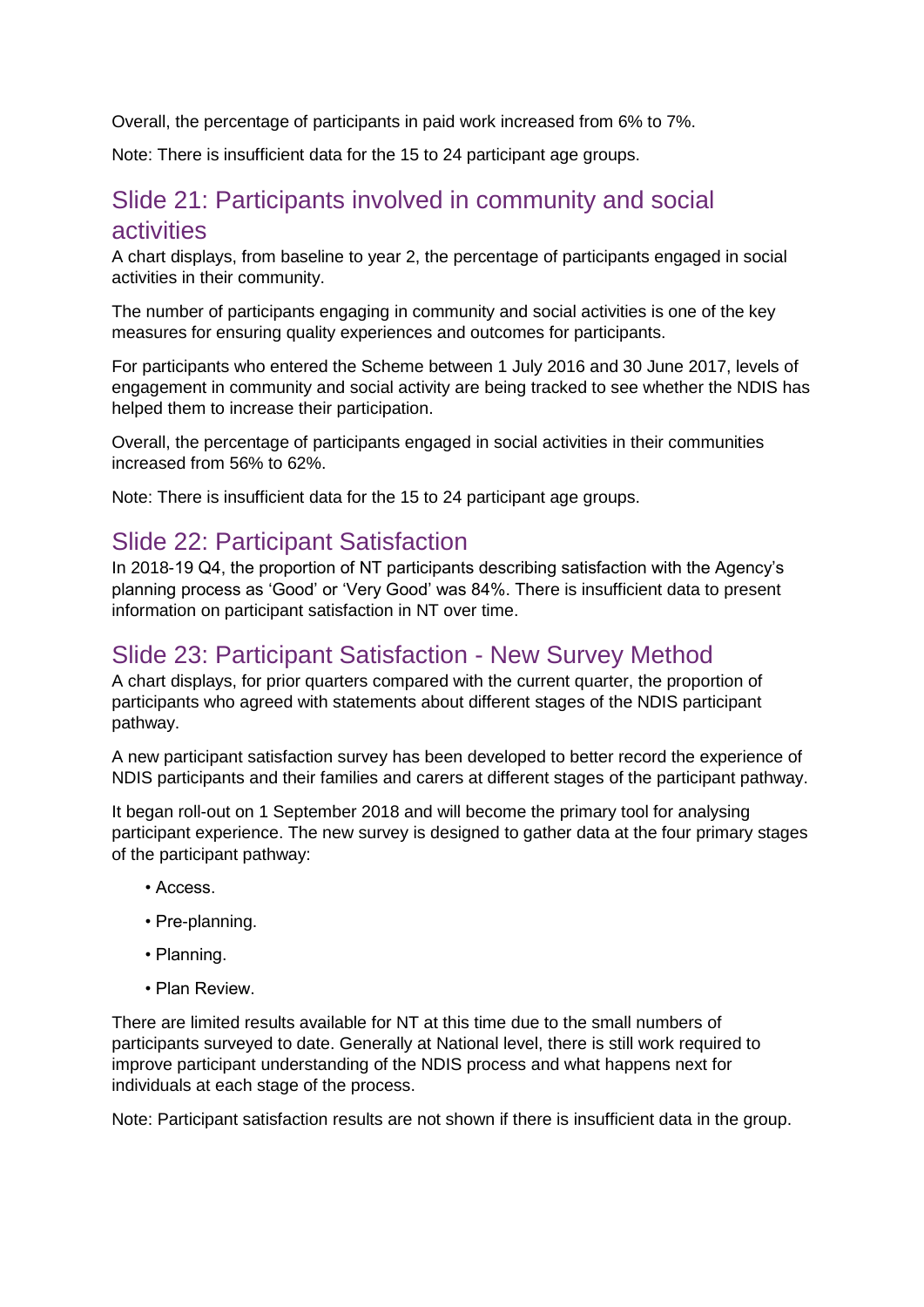# Slide 24: Part 2: Committed Supports and Payments

Both committed and paid supports to participants are increasing in line with the growing scheme.

Of the \$333.2 million that has been committed in participant plans, \$200.8 million has been paid to date.

### Slide 25: Summary

This section presents information on the amount committed in plans and payments to service providers and participants.

Summary of payments for supports provided by financial year since the NDIS was launched:

2014-15: \$1.6m,

2015-16: \$4.1m,

2016-17: \$11.2m,

2017-18: \$65.4m,

2018-19: \$118.4m.

Percentage of committed supports utilisation by financial year:

2014-15: 84%,

2015-16: 73%,

2016-17: 56%,

2017-18: 65%.

Utilisation of committed supports in 2018-19 is still emerging.

### Slide 26: Committed Supports and Payments

A table and a graph show the comparison between the total committed supports and paid support for each year since scheme inception.

This data shows the committed supports by the year they are expected to be provided, in comparison to the committed supports that have been paid.

Of the \$333.2 million that has been committed in participant plans, \$200.8 million has been paid to date.

Summary of committed supports paid in financial years since the NDIS launched:

2014-15: \$1.6m,

2015-16: \$4.1m,

2016-17: \$11.2m,

2017-18: \$65.4m,

2018-19: \$118.4m.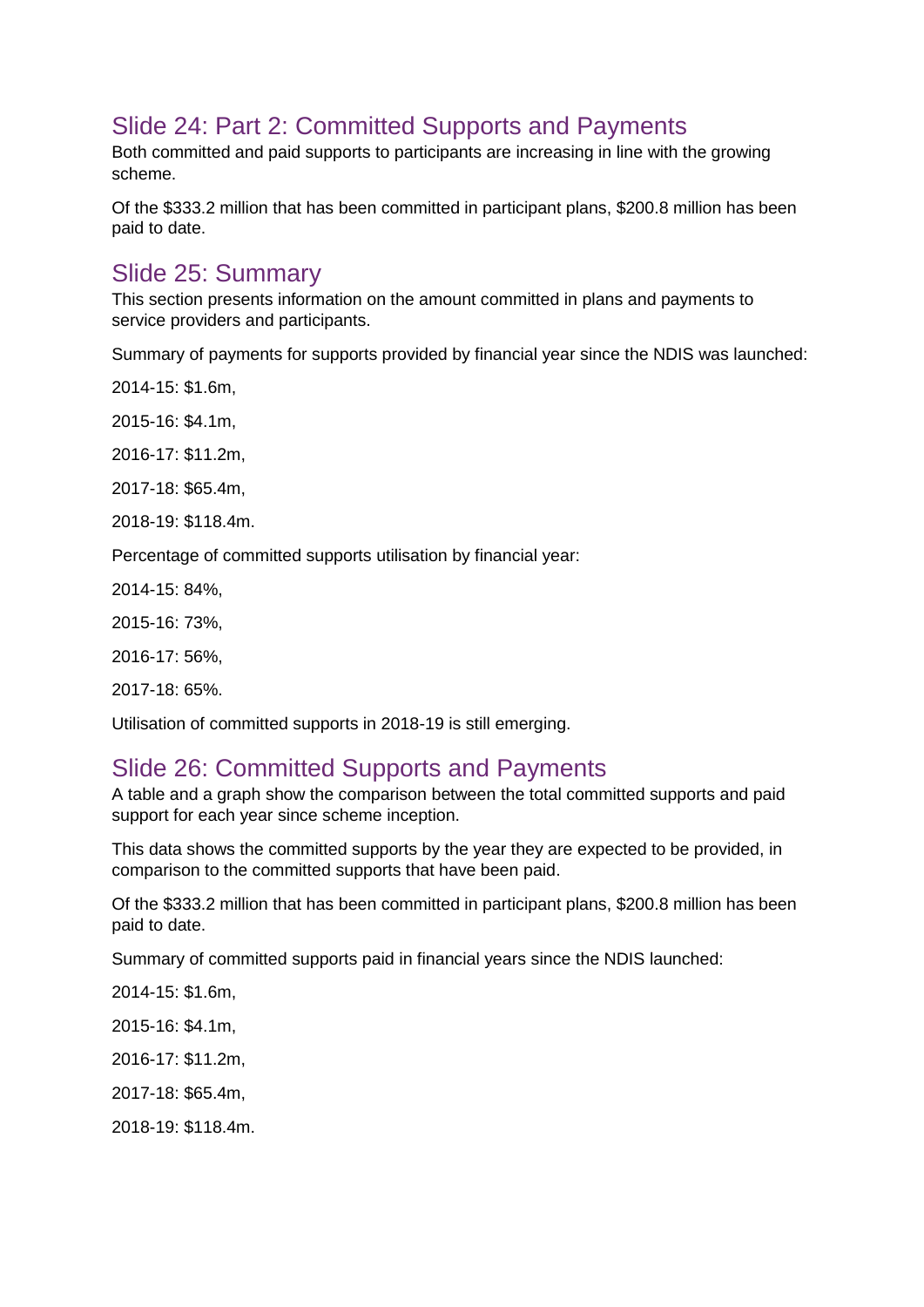# Slide 27: Committed Supports by Cost Band

Two charts (including and excluding SIL) show the comparison of the distribution of average annualised committed supports by cost band for the current and previous quarter.

This quarter, the change in the distribution of average annualised committed supports was driven by the indexation of plans to reflect 2019-20 price changes which was applied on 30 June 2019. This is the case whether Supported Independent Living (SIL) supports are included or excluded in the figures.

# Slide 28: Committed Supports by Age Band

A graph shows the comparison between the average annualised committed supports by age band for the current and previous quarter.

This quarter, the average annualised committed supports have increased compared to prior quarters. The increase was driven by indexation of plans to reflect 2019-20 price changes which was applied on 30 June 2019.

Average annualised committed supports increase steeply between participants 0-6 through to age 25, stabilising through to age 54 and reducing in participants aged 55 to 64 years. The large increase for the 65+ age group has also been driven by a small number of very large plan budgets approved in the quarter.

Note: The age eligibility requirements for the NDIS are based on the age as at the access request date. Participants with their initial plan approved aged 65+ have turned 65 since their access request was received.

### Slide 29: Committed Supports by Disability Group

A graph shows the comparison between the average annualised committed supports by primary disability group for the current and previous quarter.

The highest average annualised committed supports are for participants with Multiple Sclerosis, Acquired Brain Injury and Spinal Cord Injury.

Note: Average annualised committed supports are not shown if there are insufficient data in the group.

# Slide 30: Committed Supports by Level of Function

A graph shows the comparison between the average annualised committed supports by level of function for the current and previous quarter.

The average annualised committed supports generally increase among participants with higher needs.

Note 1: Average annualised committed supports are not shown if there are insufficient data in the group.

Note 2: High, medium and low function is relative within the NDIS population and not comparable to the general population.

### Slide 31: Utilisation of Committed Supports

A graph shows the comparison between the utilisation of committed supports by the year that the support was expected to be provided.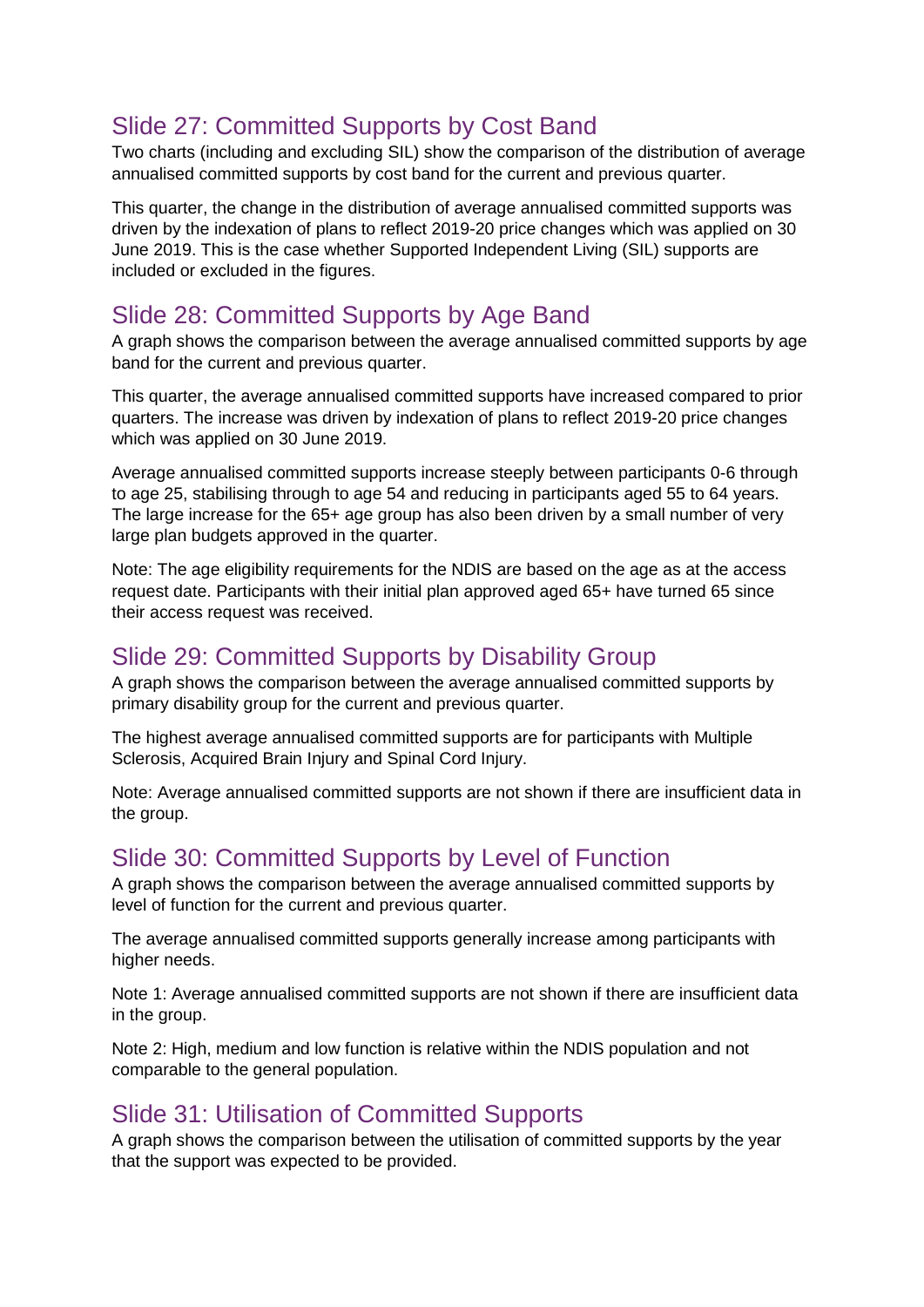This data demonstrates the utilisation of committed supports by the year they were expected to be provided as at 31 March 2019 and 30 June 2019.

As there is a lag between when support is provided and when it is paid, the utilisation in 2018-19 will increase.

Experience shows that participants utilise less of their first plan, compared with their second and subsequent plans, as it takes time to familiarise with the NDIS and decide which supports to use.

There were a large number of participants who received their first plan in 2016-17 and 2017- 18 which largely explains why utilisation rates are lower in these periods.

Experience for 2018-19 is still emerging.

#### Slide 32: Part 3: Providers and Markets

The provider network grows in scale and diversity, increasing participants' access to high quality services.

There were a total of 848 providers at 30 June 2019, representing a 8% increase on last quarter. Of these, 20% were active.

### Slide 33: Summary

This section contains information on registered service providers and the market, with key provider and market indicators presented.

Provider registration

•To provide supports to NDIS participants, a service provider is required to register and be approved by the NDIA.

•Providers register with the NDIA by submitting a registration request, indicating the types of support they are accredited to provide.

How providers interact with participants

•NDIS participants have the flexibility to choose the providers who support them.

•Providers are paid for disability supports and services provided to the participants.

The following are the key statistics:

848 approved providers, 20% of which were active in Northern Territory at 30 June 2019.

22% of service providers are individuals/sole traders.

Innovative community participation has the highest number of approved service providers, followed by communication and information equipment and accommodation / tenancy assistance.

#### Slide 34: Providers over time

A chart displays the cumulative number of approved service providers since June 2016 by the type of provider, individual/sole trader or company/organization.

As at 30 June 2019, there were 848 registered service providers, of which 187 were individual/sole trader operated businesses and 661 were companies or organisations.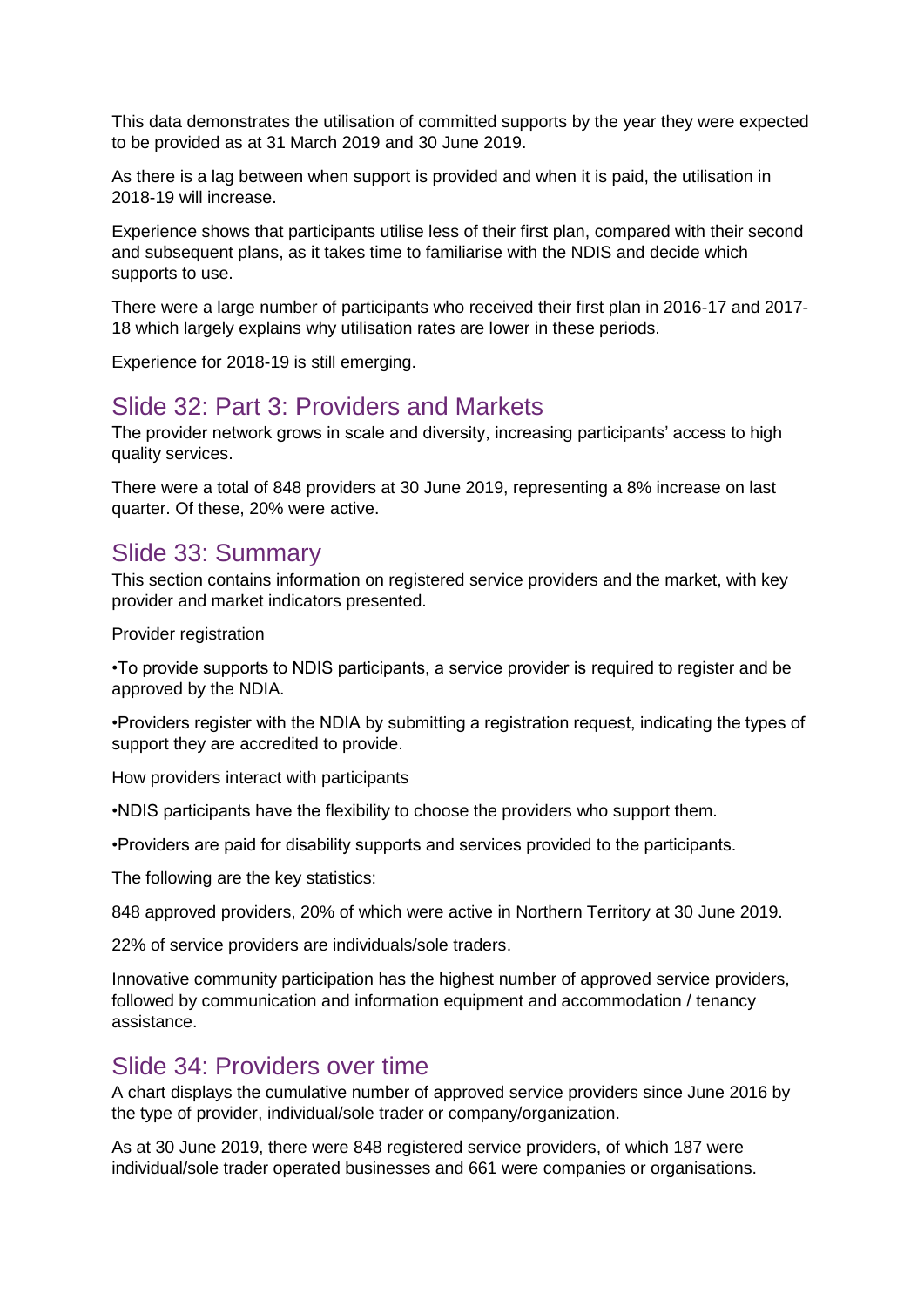22% of approved service providers are individuals/sole traders.

The number of approved service providers increased by 8% from 783 to 848 in the quarter.

1.85 average providers per participant.

## Slide 35: Proportion of Active Providers

The figure displays the proportion of active and not yet active providers.

As at 30 June 2019, 20% of providers were active and 80% were inactive.

Of the total providers, 99 began delivering new supports in the quarter.

# Slide 36: Approved Registration Groups

A chart displays the approved providers by the changes in registration group and percentage over the quarter.

The number of approved providers has increased for most registration groups over the quarter.

The registration groups with the largest numbers of approved providers continue to grow:

- Innovative Community Participation: from 216 to 238 (10% increase).
- Communication and information equipment: from 169 to 182 (8% increase).
- Accommodation / Tenancy Assistance: from 132 to 141 (7% increase).
- Assistance products for personal care and safety: from 113 to 125 (11% increase).
- Therapeutic Supports: from 94 to 118 (26% increase).

### Slide 37: Active Registration Groups

A chart displays the active providers by the changes in registration group and percentage over the quarter.

The number of providers active in each registration group has increased for some registration groups over the quarter.

The registration groups with the largest numbers of active providers continue to grow:

• Therapeutic Supports: from 52 to 62 (19% increase).

• Assistance in coordinating or managing life stages, transitions and supports: from 43 to 49 (14% increase).

- Participation in community, social and civic activities: from 40 to 44 (10% increase).
- Daily Personal Activities: from 34 to 37 (9% increase).

• Assistance with daily life tasks in a group or shared living arrangement: from 27 to 32 (19% increase).

### Slide 38: Market share of top providers

There is insufficient data to present information around market share of the largest providers in the NT.